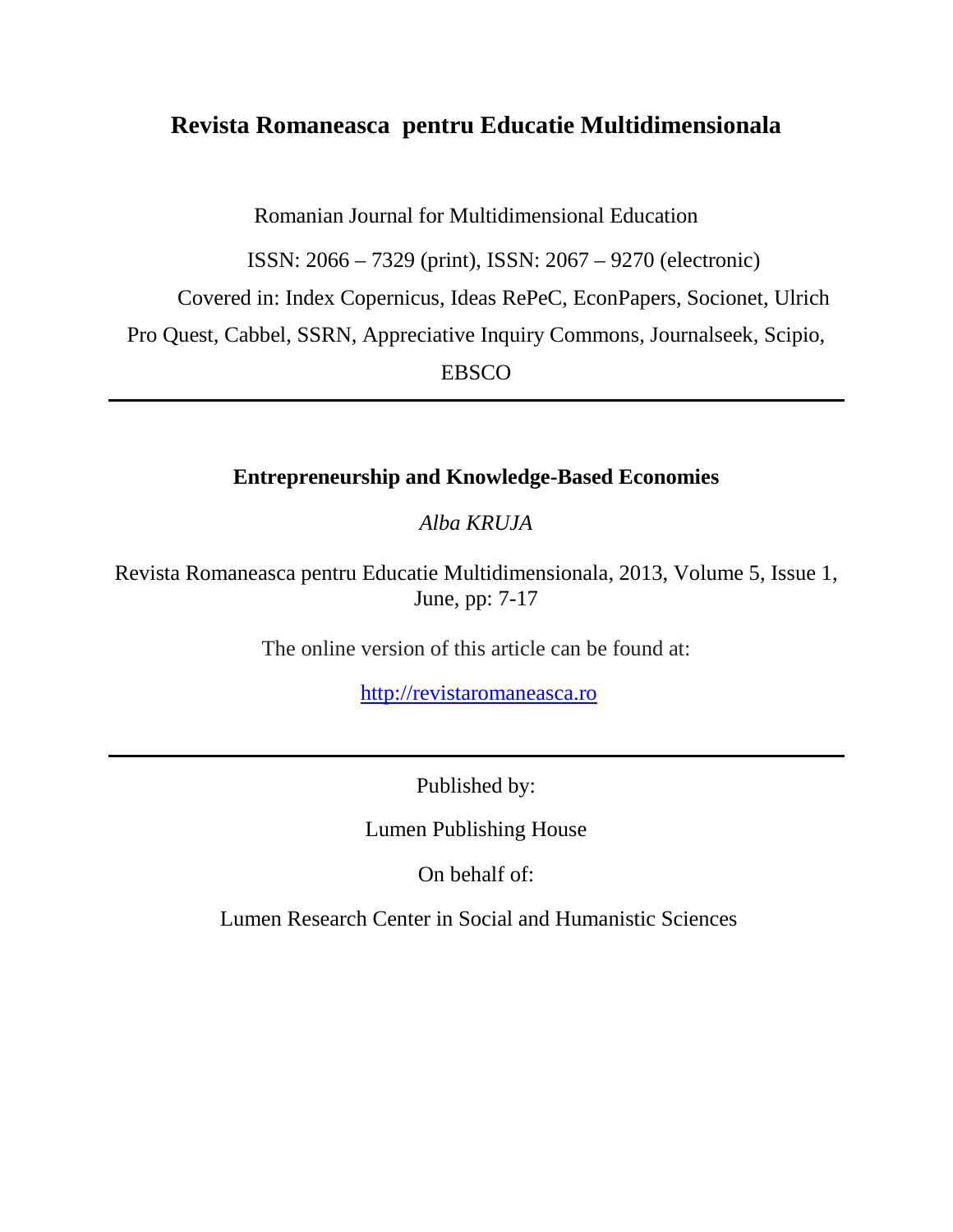# **Entrepreneurship and Knowledge-Based Economies Alba KRUJA**[1](#page-6-0)

#### **Abstract**

*Entrepreneurs are the persons who offer new products, services and technologies. They can bring the changes through innovation to maximize the social good. Knowledge is the key element of the innovation systems and the institutions which have an important role in its development can be stated as: (1) Universities and academic institutions (develop and transfer knowledge), (2) Government organizations, and (3) Innovative enterprises. Entrepreneurship is linked to economic growth as its main activity lies on transforming ideas into economic opportunities. Entrepreneurship serves as an important vehicle for economic and social prosperity by improving productivity and economic competitiveness and for this reason the participants' cooperation and links between each other is essential to acquire and diffuse knowledge for the knowledge-based economies. Universities role in the socio-economic development is important as they improve and diffuse scholarly knowledge.*

**Keywords:** *Knowledge, innovation, entrepreneurship, economic growth*

<sup>&</sup>lt;sup>1</sup> Ph.D. Cand. Alba Kruja Epoka University, Lecturer Dep. of Business Administration; email: akruja@epoka.edu.al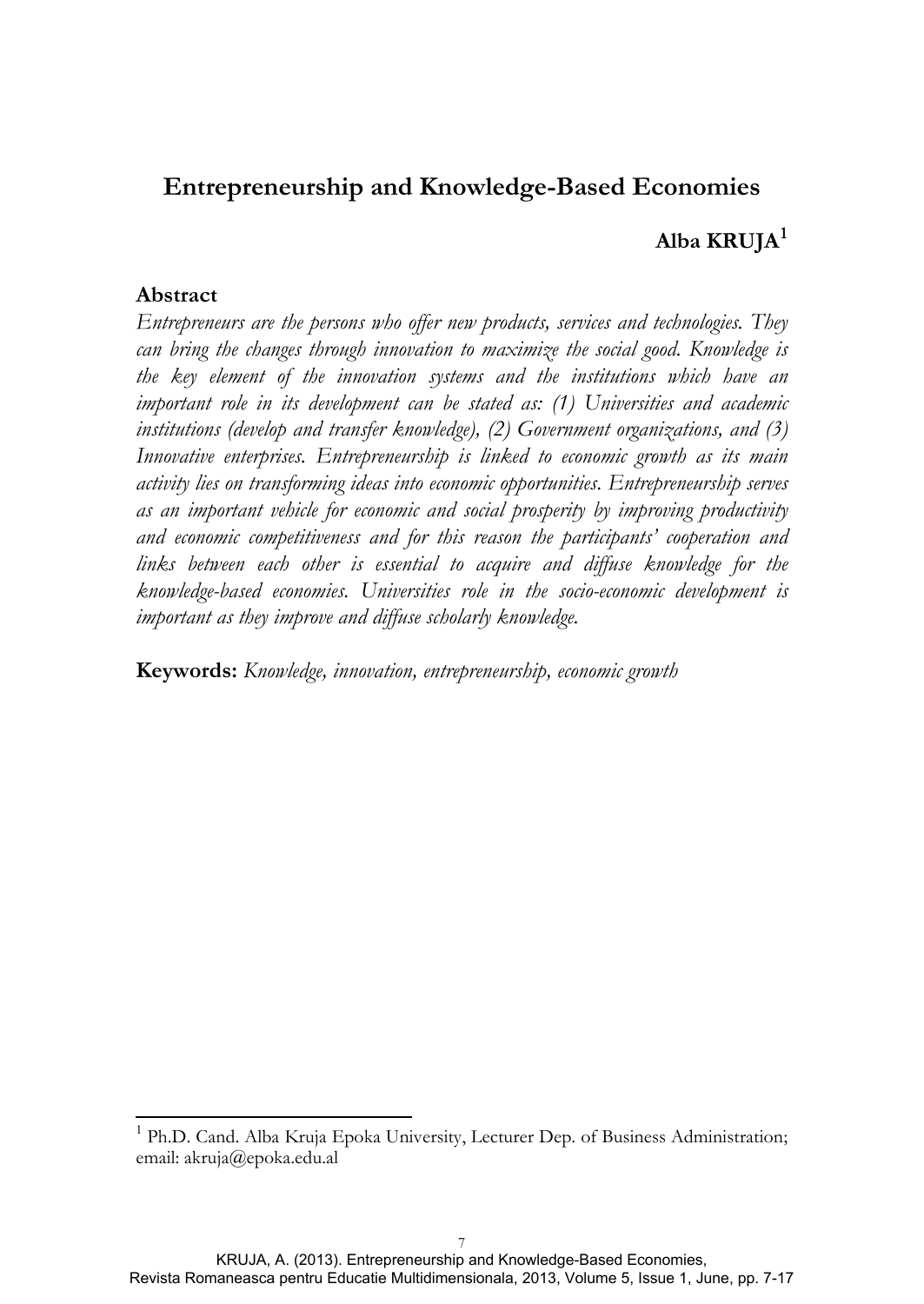## **1. Introduction**

Entrepreneurs are the persons who offer new products, services and technologies. They are the individuals who have the ideas and are willing to take the risks necessary to get a firm off the ground. They have the opportunity to challenge existing enterprises and by the same time to contribute for healthy competition in the society. The difference between entrepreneurs and other people relies on that entrepreneurs take difficult and complex decisions while the others do not want to take responsibility. By developing their business organizations, they give a vital contribution to the society and economy.

An entrepreneur can be an innovator, a risk taker, a person who operates resources, recognizes opportunities and establishes one or more businesses (Howorth et al., 2005). An entrepreneur also develops, builds and sustains a business based on new ideas, maximizes benefits and profits, and meets personal objectives (Ritchie and Brindley, 2005). So the entrepreneur is the person who brings the changes through innovation to maximize the social good. Entrepreneurship promotes capital formation and provides large-scale employment. It helps to reduce the unemployment problem of the country which is the root of all social and economical problems. Qualified entrepreneurs can form a strong economy; they are the engines of growth of a nation.

# **2. Literature Review of the Concept of Entrepreneurship**

Entrepreneurship is studied from different disciplinary perspectives and there is found many definitions of it. The discipline of entrepreneurship generally studies the why, when and how of opportunity creation, recognition and utilization (Szimai at al., 2011: 4). Entrepreneurial activity is the introduction of novel change into the economy, novel meaning not previously known in that context (Metcalfe, 2006: 77).

In the ancient and mediaeval worlds entrepreneurialism was hampered by the defense of vested interests by landed aristocrats, and by concepts such as just prices and usury (Casson at al., 2006:10). Since the beginning of the Industrial Revolution, economists have attempted to understand and incorporate the entrepreneur into economic literature (McDaniel, 2003:2). One of the earliest uses of the term "entrepreneur" (table 1), appears to have been introduced by Richard Cantillon, an Irish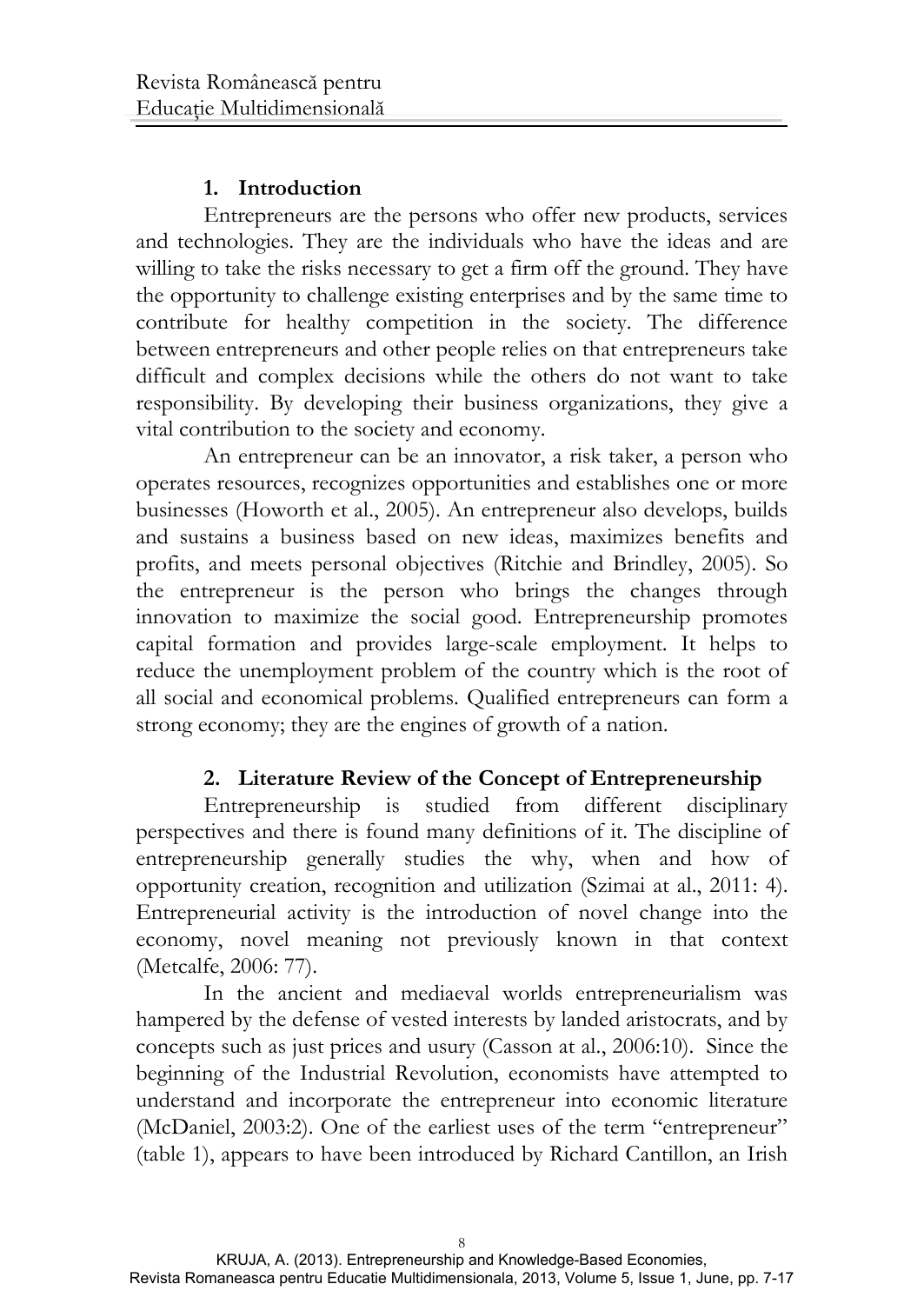economist of French descent, in the 1700s. According to Cantillon, the entrepreneur is a specialist in taking risk (Casson at al., 2006:3). Cantillon correctly separated the activities of the capitalist from those of the entrepreneur (McDaniel, 2002:31). Adam Smith in his classic writing, The Wealth of Nations, discussed the entrepreneur, but associated activities with capitalist. Although Smith adequately described the activities of the entrepreneur, he missed a great opportunity to emphasize the separate nature and activities of the entrepreneur (McDaniel, 2003:3). The entrepreneur was seen as a capitalist who tried to gain profits by risk taking. By the end of the 1700s, the French economist Jean-Baptiste Say had developed the term "entrepreneur" to mean the changing of resources from a lower productive use to a higher productive use (McDaniel, 2002:31). John Stuard Mill by the mid1800s started to associate capitalist and entrepreneur together through risk. Risk was viewed as only one activity and the risk of each group was viewed as one collective risk assumed and directed by the capitalist (McDaniel, 2003:3).

|                    |                          | Table 1: Timetable for Early Economist Using the Term |
|--------------------|--------------------------|-------------------------------------------------------|
| "Entrepreneurship" |                          |                                                       |
| Year               | Economist                | Contribution                                          |
|                    | 1725   Richard Cantillon | Separated activities of capitalist from               |
|                    |                          | entrepreneur                                          |
| 1776               | Adam Smith               | Discussed entrepreneur<br>but                         |
|                    |                          | associated activities with capitalist                 |
| 1803               | Jean-Babtiste Say        | Defined entrepreneur as improving                     |
|                    |                          | the state of resources used<br>in                     |
|                    |                          | production                                            |
| 1871               | John Stuard Mill         | Associated capitalist<br>and                          |
|                    |                          | entrepreneur together through risk                    |
| 1934               | Joseph<br>A.             | Defined entrepreneur<br><b>as</b>                     |
|                    | Schumpeter               | sociologically distinct individuals;                  |
|                    |                          | separated entrepreneurship from the                   |
|                    |                          | role of the capitalist                                |

(Source: McDaniel, Bruce A., 2002:32)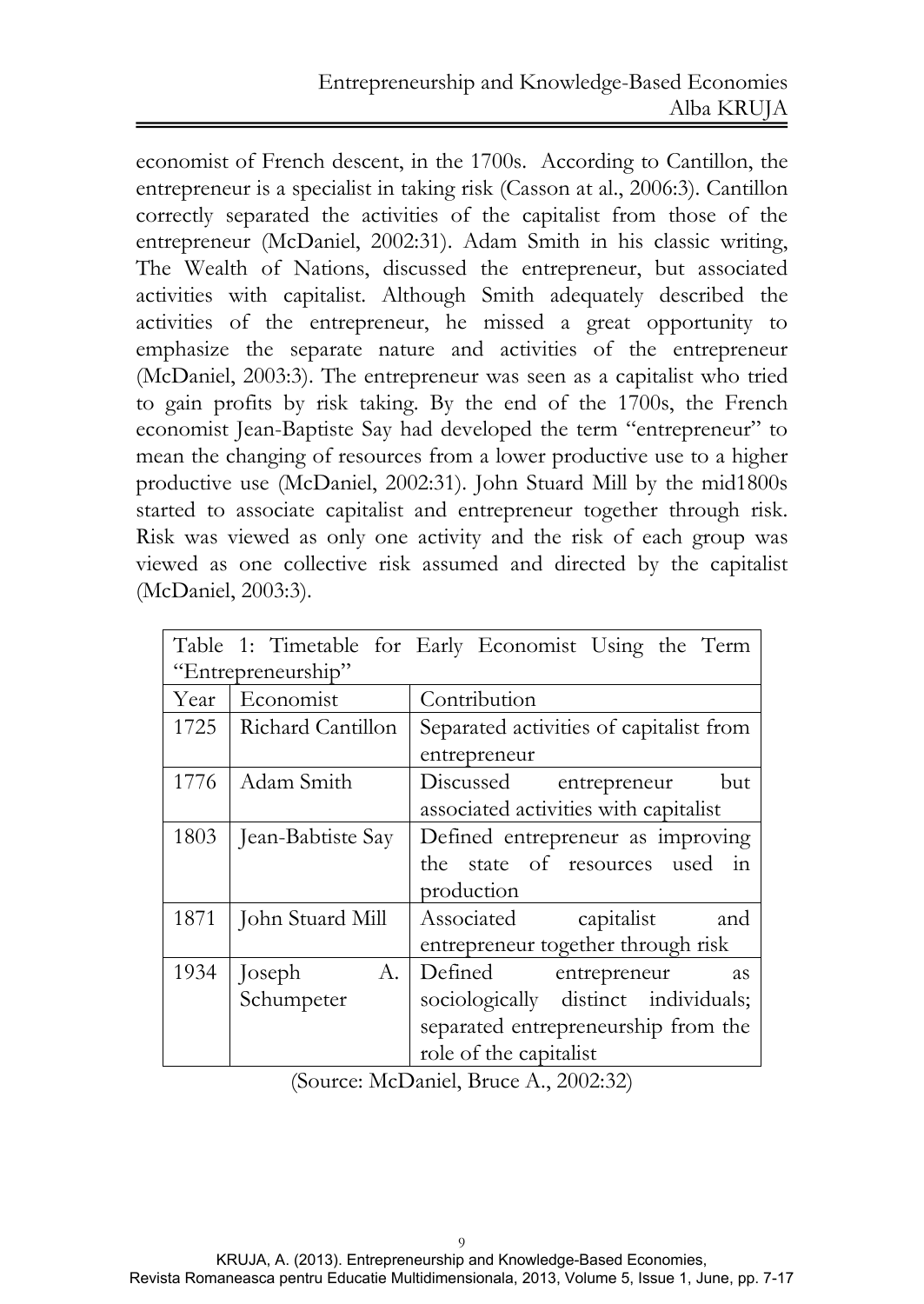Neoclassical economics developed an entire theoretical body based on the efforts of the capitalist with the complete absence of the entrepreneur (McDaniel, 2002:32). Joseph Schumpeter classified the entrepreneur as one who identifies and seizes an opportunity, offers a new product to the market, improves the production process, or offers a new contribution to the economy. This activity was called to be "innovation", and it leads to a new production function, cause of which he listed five specific acts (table 2).

Table 2: Joseph A. Schumpeter`s Five Innovation Leading to a New Production Function

- 1. The introduction of a new good
- 2. The introduction of a new method of production
- 3. The opening of a new market
- 4. The conquest of a new source of supply of a raw material
- 5. The carrying out of a new organization of an industry (Source: McDaniel, Bruce A., 2002:58)

The developing of the knowledge-based economy in the 90`s changed the relationship between science, technology, innovation and economic performance (Nagy, 2008:14).

The Oslo Manual of 1997 distinguished the following types of innovation activities in the innovation process (OECD 2002):

- a) R&D
- b) acquisition of disembodied technology and know-how
- c) acquisition of embodied technology
- d) tooling up and industrial engineering, industrial design
- e) other capital acquisition
- f) production start-up
- g) marketing for new or improved products

The third edition of the Oslo Manual (2005) classified differently innovation. It includes the following four groups of innovation (OECD – Eurostat 2005):

- a) product innovation, which contains significant changes in the use of goods and services.
- b) process innovation, which involves significant changes in production and transport methods.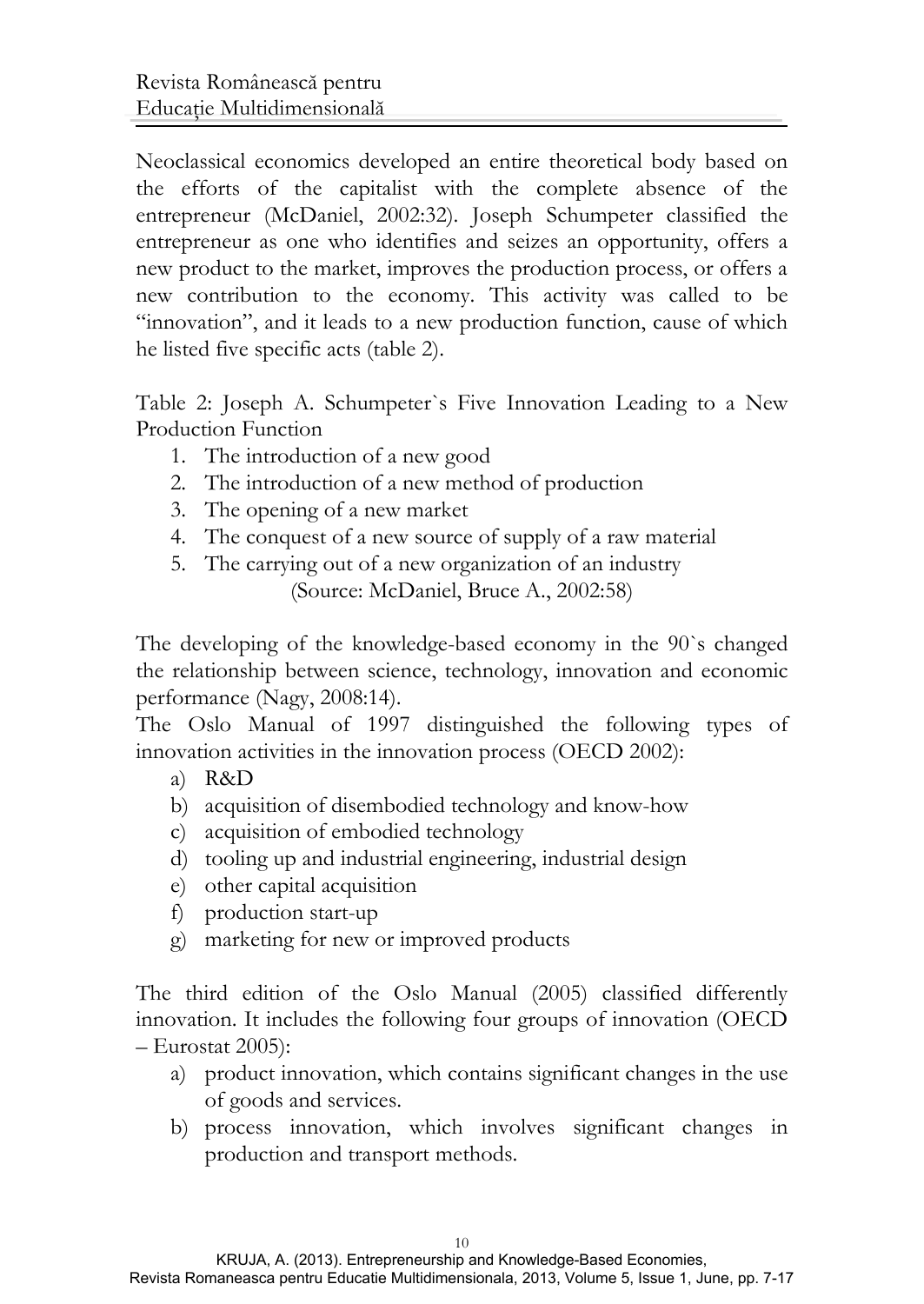- c) marketing innovation, which includes the application of new marketing methods.
- d) organisational innovation, which involves the using of new organisational methods. These can be changes in the business practice, in the workplace organisation, or changes in the external relationships of the company.

According to OECD-Eurostat 2005, the factors that influence the innovation activities of a company are as follows:

- $\checkmark$  the institutional and infrastructural environment
- $\checkmark$  innovation policy (different supports, incentives)
- $\checkmark$  the education system and the R&D activity of the government (e.g. the activities of the universities)
- $\checkmark$  the innovation activity of other companies
- $\checkmark$  the interaction of the above in relation to demand

The relation between these factors can be shown as a system as shown in the figure bellow:



#### The Main Elements of the Innovation System

Source: DSTI/EAS/STP/NESTI 2005. No. 2. In: Pakucs - Papanek 2006:8

### **3. Knowledge and Innovation**

Innovation is the production, diffusion and use of new and economically useful knowledge, a key factor for competitiveness and growth while entrepreneurship the process of business start-up, business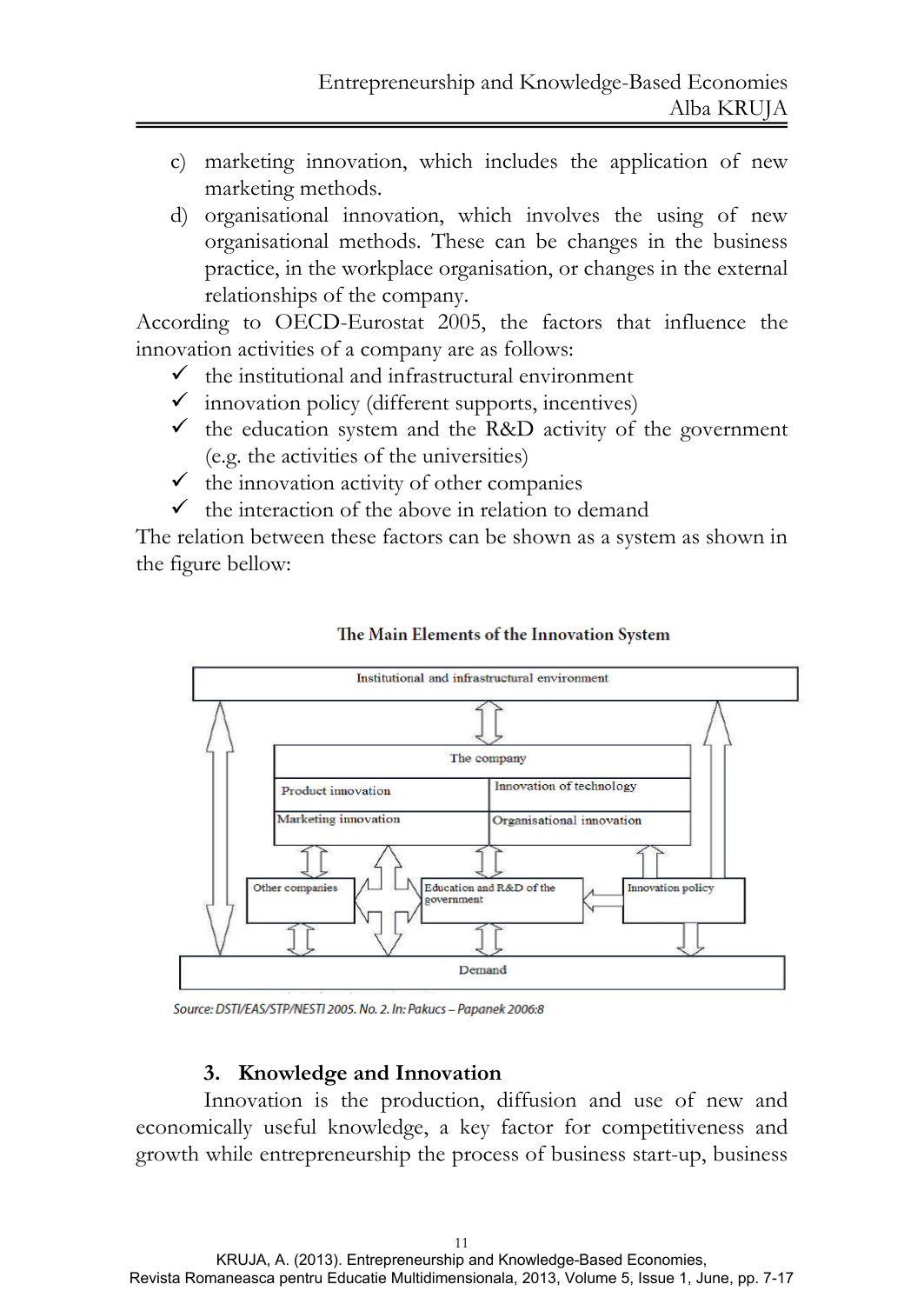creation and growth, the entrepreneurial dynamism is key to economic renewal and growth (Lewrick at al., 2010:1). Innovation is the specific tool of entrepreneurs, the means by which they exploit changes as an opportunity for a different business or service (Drucker, 1985:32). In order for companies to compete and to give dynamism to the national economy, innovation together with technical development have become of the main sources. To be a leader in the market, or simply to stay alive, companies should constantly perform innovation activity. The origin of the term innovation comes from the Latin term "innovane" that means to make something new. Most of definitions regarding innovation point to the exploration of new knowledge. Knowledge producing institutions have become more important to innovation as knowledge becomes a more significant element in new product development and in creating the organizational infrastructure for future product development (Etzkowitz, p.1). As the concept of innovation has expanded to knowledge, universities and government has become significant actors of the innovation process. It can help the innovation activity of the enterprises if they have a more or less close contact with the different research- and academic institutions and the institutions of higher level education (Nagy, 2008:1).

Knowledge is the key element of the innovation systems and the institutions which have an important role in its development can be stated as:

- Universities and academic institutions (develop and transfer knowledge)
- $\checkmark$  Government organizations
- $\checkmark$  Innovative enterprises.

## **4. The Triple Helix Model of University-Industry-Government Relations**

<span id="page-6-0"></span>The (neo-)evolutionary model of a Triple Helix of University-Industry-Government Relations focuses on the overlay of expectations, communications, and interactions that potentially feed back on the institutional arrangements among the carrying agencies (Leydesdorff, 2001, p.1). Etzkowitz and Leydersdorff worked on this model basing their study on the permanently successful developing countries` experiences after the Second World War. It was easy to see that the industries of countries which were successful in the academic field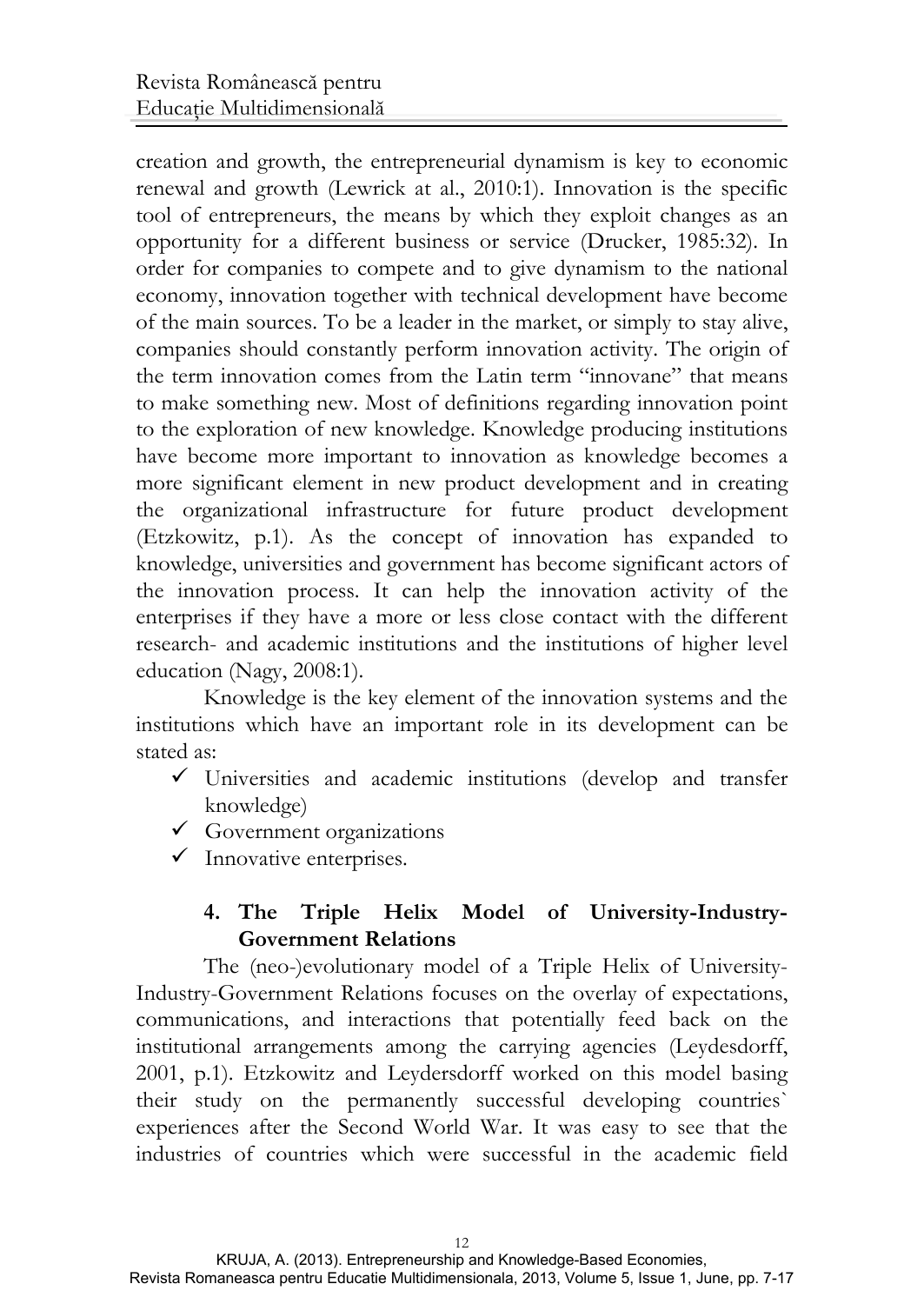nevertheless significantly differed in economic performance and competitiveness (Nagy, 2008:17). It was realized that one of the most important factors in this difference was the contact that companies had with universities and government. The key to development lies in decreasing the blocking factors of the interaction so that the movements between the spheres in the different innovation systems intensify, and so the way will be open to sustainable development (Dzisah & Etzkowitz, 2008).

Three functionally different sub-dynamics can be expected to span a knowledge-based innovation system: economic exchanges on the market, geographical variations, and the organization of knowledge (figure 1) (Leydesdorff & Meyer, 2003: 191). The triple helix message is that universities, firms and governments assume some of the capabilities of the other, even as each maintains its primary role and distinct identity.

Figure 1: Three Dynamics of Knowledge-Based Economy



(Source: Leydesdorff & Meyer (2003), p.192)

In the knowledge-based economies the connections and cooperations between the participants in an innovation system are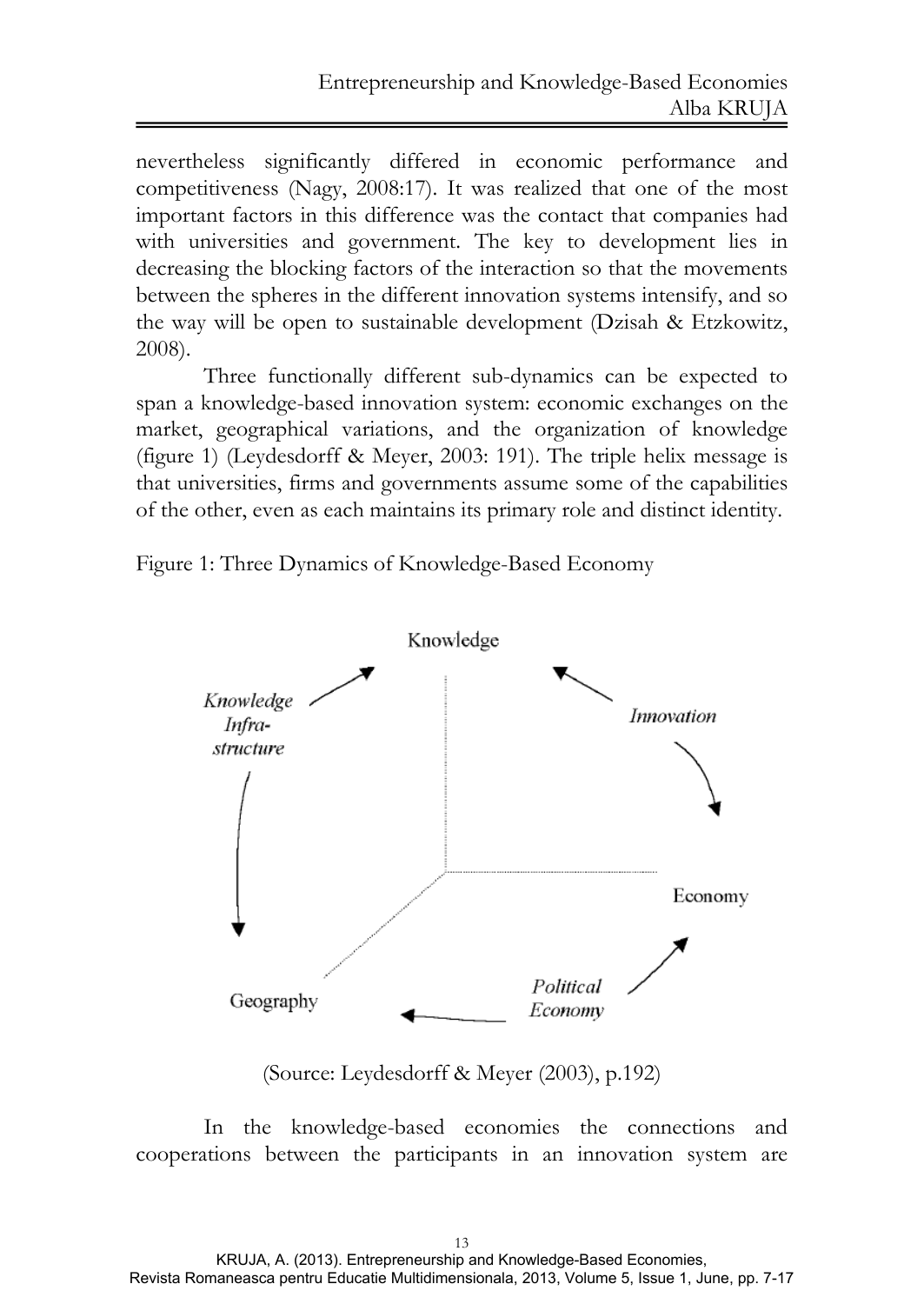essential in the process of acquiring and diffusing knowledge (Nagy, 2008:15). Universities role in the socio-economic development is important as they improve and diffuse scholarly knowledge. The case of Silicon Valley is an example where the local university played a key role in the development of a high technology region, in which the Hewlett-Packard (HP) Company was grown. Another example is the case of the technological concentration near the Cambridge (UK), the so-called Route 128.

The academic knowledge-transfer mechanism can be classified into four larger groups (Varga 2000):

- a) Knowledge-transfer by published research results and patents
- b) Knowledge-transfer by the formal or informal contact network of the academic and business experts
- c) Knowledge-transfer by formal business contacts (spin-off companies, sale of technology)
- d) Knowledge-transfer by enterprises using the universities' physical facilities (e.g. libraries, research laboratories)

The Triple Helix model includes three main elements (Dzisah & Etzkowitz 2008):

1. In knowledge-based societies universities have a bigger role in the innovation system than the government and companies.

2. The relationship between the three main institutional spheres moves toward a cooperational relationship. Governments, companies and universities work closer and closer together on the most suitable development of the innovation policy.

3. Besides having their own place in the innovation system each participant has a role in the others' fields too. For example universities, which traditionally care about human resources and knowledge, become determining socio-economic actors.

Questions arise whether the role of the Triple Helix model would be different for developing or developed countries. According to Dzisah & Etzkowitz (2008), in the developing countries this model is seen as a normative one with elements which the various countries try to put into the right place, and configure in the best way possible. If we treat the Triple Helix model as a normative one then the preconditions of the proper circulation of people, ideas and innovations is to adapt the right model for the different national and cultural environments. In order to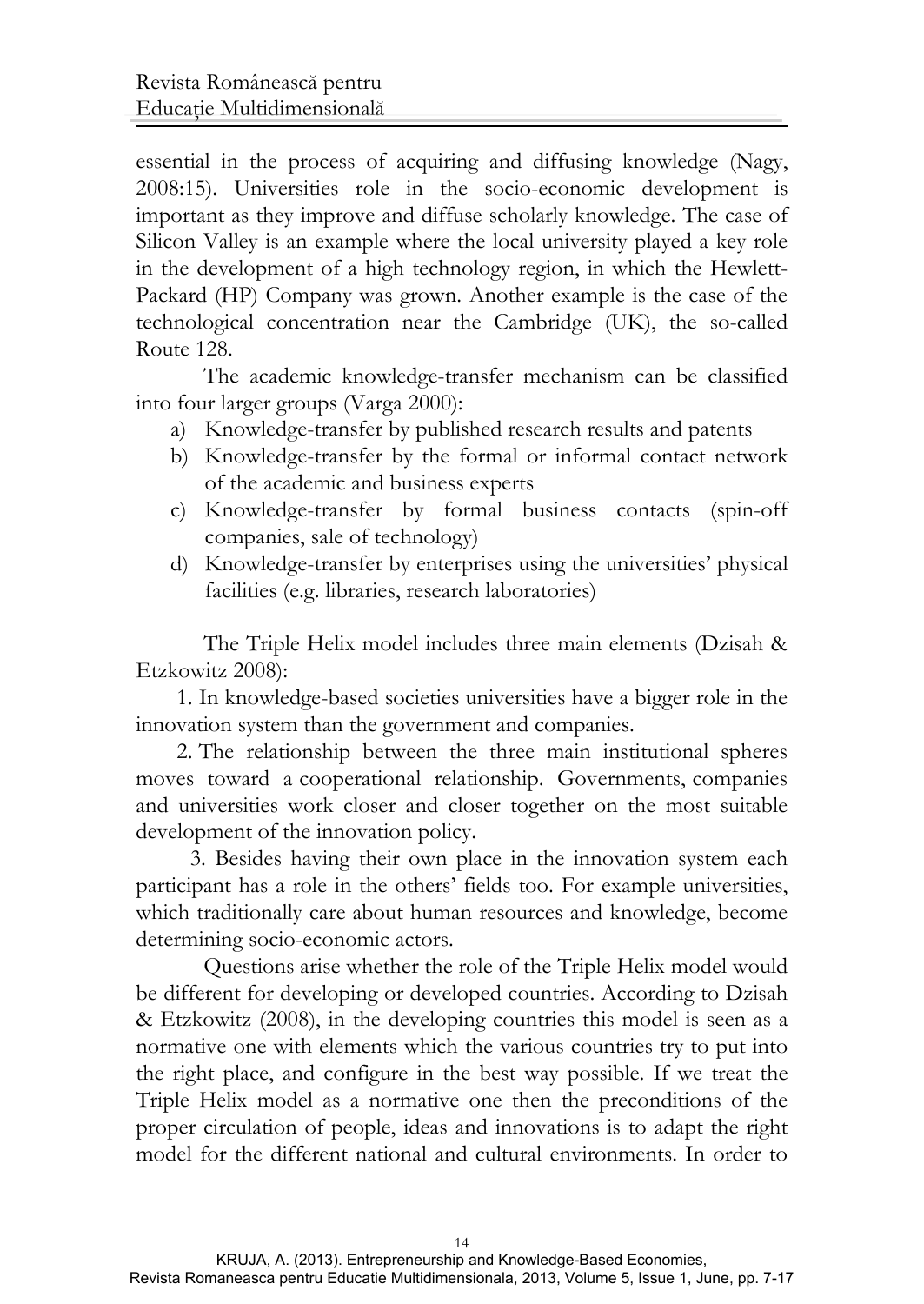do that firstly we should ensure that the relevant actors can discuss openly and honestly their strengths, weaknesses and the obstacles which have to be overcome. Secondly the opportunities and obstacles should be identified as precisely as possible. Finally an action plan has to be worked out which adapts the organizational models or develops new ones.

# **5. Conclusions**

Entrepreneurs are the persons who offer new products, services and technologies. They are the individuals who have the ideas and are willing to take the risks necessary to get a firm off the ground. By developing their business organizations, they give a vital contribution to the society and economy. The entrepreneur is the person who brings the changes through innovation to maximize the social good. Knowledge is the key element of the innovation systems and the institutions which have an important role in its development can be stated as: (1) Universities and academic institutions (develop and transfer knowledge), (2) Government organizations, and (3) Innovative enterprises. The (neo- )evolutionary model of a Triple Helix of University-Industry-Government Relations focuses on the overlay of expectations, communications, and interactions that potentially feed back on the institutional arrangements among the carrying agencies (Leydesdorff, 2001:1). The triple helix message is that universities, firms and governments assume some of the capabilities of the other, even as each maintains its primary role and distinct identity. In the knowledge-based economies the connections and cooperation between the participants in an innovation system are essential in the process of acquiring and diffusing knowledge (Nagy, 2008:15). Universities role in the socioeconomic development is important as they improve and diffuse scholarly knowledge.

# **References**

Acs, Z.J., and Audretsch, D.B. (2005), "Introduction to the Handbook of Entrepreneurship Research". In Z.J. Acs and D.B. Audretch (eds.), Handbook of Entrepreneurship Research – An Interdisciplinary survey and Introduction. Springer Science & Business Media, Inc., USA, pp. 3-20.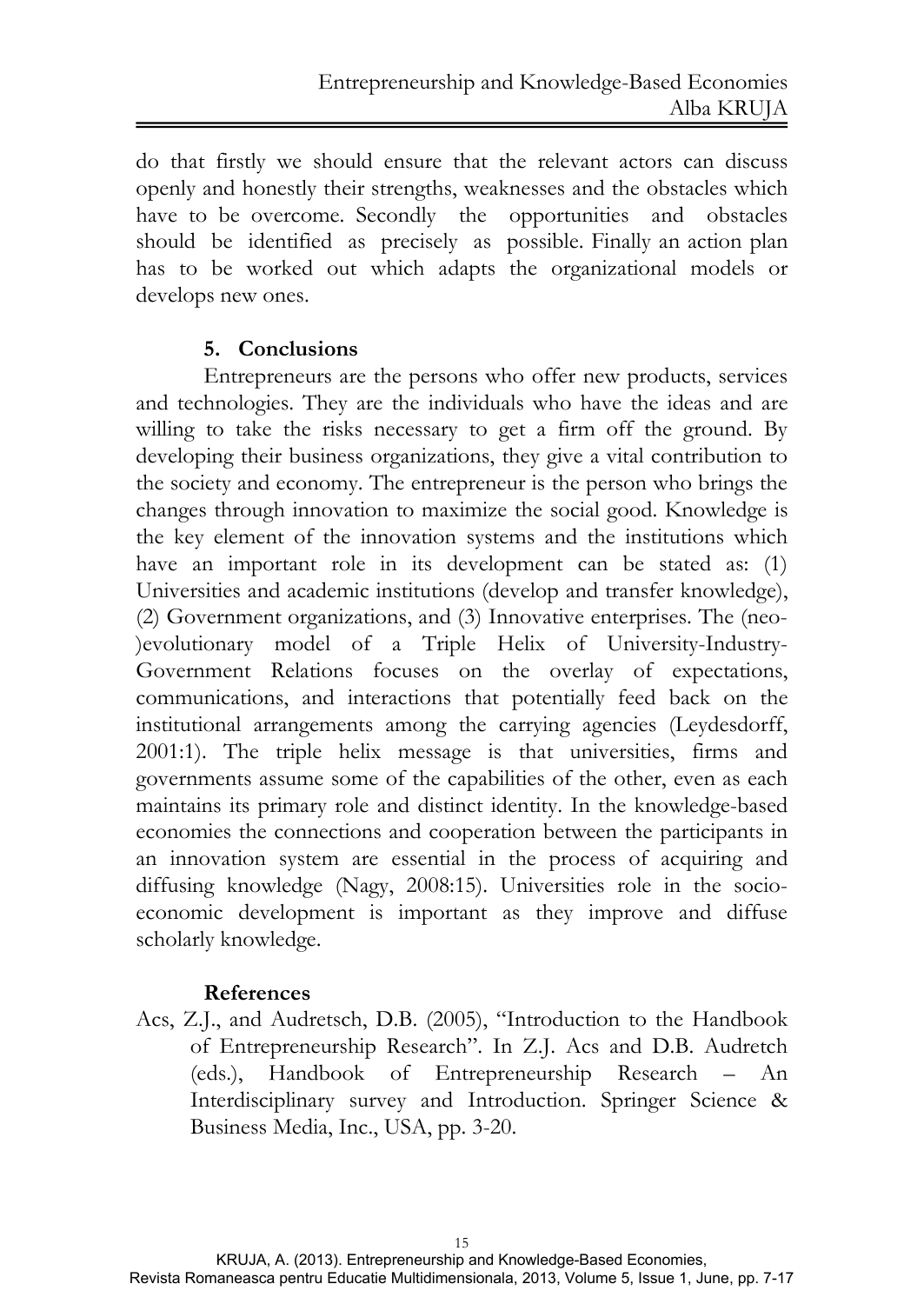- Casson, M., Yeung, B., Basu, A., Wadeson, N. (2006), "The Oxford Handbook of Entrepreneurship", Oxford University Press Inc., New York, US, pp. 1-30.
- Dzisah, J. & Etzkowitz, H. (2008), "Triple Helix Circulation: the Heart of Innovation and Development". International Journal of Technology Management and Sustainable Development, Vol. 7, No 2, pp. 101-115.
- Drucker, P.F. (1985), "Innovation and Entrepreneurship", Harper & Row, New York.
- Etzkowitz, H. (2007), "University-Industry-Government: The Triple Helix Model of Innovation", Business School, New Castle University. URL: http://www.eoq.org/fileadmin/user\_upload/Documents/Congre ss\_proceedings/Prague\_2007/Proceedings/007\_EOQ\_FP\_-\_Etzkowitz\_Henry\_-\_A1.pdf (accessed: 29.07.2012).
- Howorth, C., Tempest, S., Coupland, C. (2005), "Rethinking entrepreneurship methodology and definitions of the entrepreneur", Journal of Small Business and Enterprise Development, Vol. 12 No. 1, pp. 24-40.
- Lewrick, M., Omar, M., Raeside, R., Saier, K. (2010), "Education for Entrepreneurship and Innovation: `Management Capabilities for Sustainable Growth and Success`", World Journal of Entrepreneurship, Management and Sustainable Development, Vol. 6, No. ½, 2010, pp. 1-18.
- Leydesdorff , L. (2001), "Knowledge-Based Innovation Systems and the Model of a Triple Helix of University-Industry-Government Relations", paper presented at the Conference "New Economic Windows: New Paradigms for the New Millennium", Salerno, Italy. URL: http://www.leydesdorff.net/new01/thmodel.pdf (accessed: 29.07.2011).
- Leydesdorff L., Meyer, M. (2003), "The Triple Helix of University-Industry-Government Relations", Akademiai Kiado, Budapest, Vol. 58, No.2, pp. 191-203, URL: http://www.topopleidingen.org/TIM-ZWN/Triple-Helix.pdf (accessed: 29.07.2011).
- McDaniel, Bruce A. (2002), "Entrepreneurship and Innovation: An Economic Approach", Armonk, NY, USA: M.E. Sharpe, Inc.